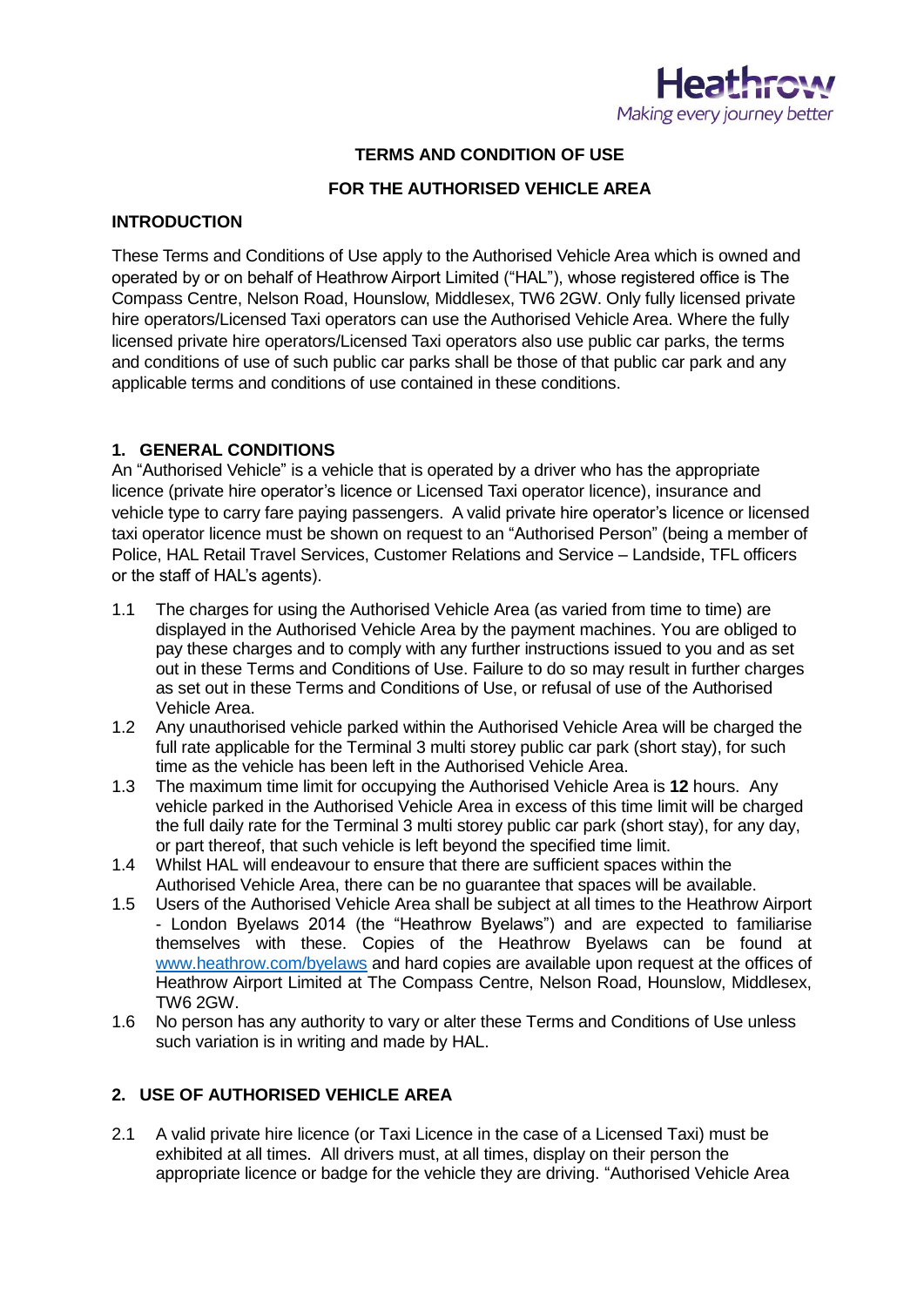

Attendants" (being the Police, HAL Landside Operations Customer Relations and Service team, HAL Commercial Passenger Services team or the staff of HAL's agents) are instructed to refuse admission to the Authorised Vehicle Area to private hire operators (or Licensed Taxi operators) who fail to display a valid licence and/or driver ID. Vehicles found parked without displaying valid licences will be charged at the same rate as for HAL's public short stay car parks.

- 2.2 All users of the Authorised Vehicle Area are expected to drive carefully within the Authorised Vehicle Area and speed limits must be observed at all times. Random speed checks are carried out on a regular basis. The maximum speed limit within the Authorised Vehicle Area is 15 miles per hour but more specific local signs should be observed in the event the speed limit is lowered. Failure to comply may result in the driver being requested to leave the Authorised Vehicle Area with immediate effect, request for Police attendance, and refusal to use the Authorised Vehicle Area going forward. Please take care to be aware of all vehicles in motion within the Authorised Vehicle Area.
- 2.3 All users are expected to obey the directional signs and any instructions given by the Authorised Vehicle Area Attendants . This requirement also applies at times when diversions to other areas are implemented. Failure to comply may result in the refusal of use of such area and/or the Authorised Vehicle Area.
- 2.4 In using the Authorised Vehicle Area, you agree to abide by any additional terms of such use that may be displayed in or around the Authorised Vehicle Area. These may include, but are not limited to, terms regarding permissions to be in the Authorised Vehicle Area and penalties for parking in prohibited places.
- 2.5 When leaving the Authorised Vehicle Area to collect a passenger from one of Heathrow's terminals, private hire operators must have received a confirmed booking with clear instructions in relation to such confirmed booking and private hire operators are only permitted to collect from within the short stay Car Parks as defined in the Heathrow Byelaws (section 3.28 and 3.29).
- 2.6 Users of the Authorised Vehicle Area shall comply with Byelaw 4.14 (Taxi Touting) of the Heathrow Byelaws.

# **3. WITHDRAWAL OF ACCESS**

- 3.1 Any person found in possession of a forged or defaced licence or driver ID will lose their eligibility to use the Authorised Vehicle Area and the matter may be reported to the Police.
- 3.2 Tampering, forging or altering a licence or driver ID or being in unauthorised possession of a licence or driver ID will also result in withdrawal of access to the Authorised Vehicle Area. The matter may also be reported to the Police, TFL and the relevant licensing authority.
- 3.3 Access may also be withdrawn in accordance with circumstances described in paragraphs 1 and 2 above.

# **4. VEHICLE SECURITY**

- 4.1 Vehicles are left in the Authorised Vehicle Area entirely at the driver's risk.
- 4.2 Should a user of the Authorised Vehicle Area cause damage to any other vehicle, or property or HAL's property, such damage must be reported immediately to a member of HAL's agents' staff.
- 4.3 When parking any vehicle, it is the driver's responsibility to:
	- 4.3.1 switch the engine off;
		- 4.3.2 lock the vehicle securely;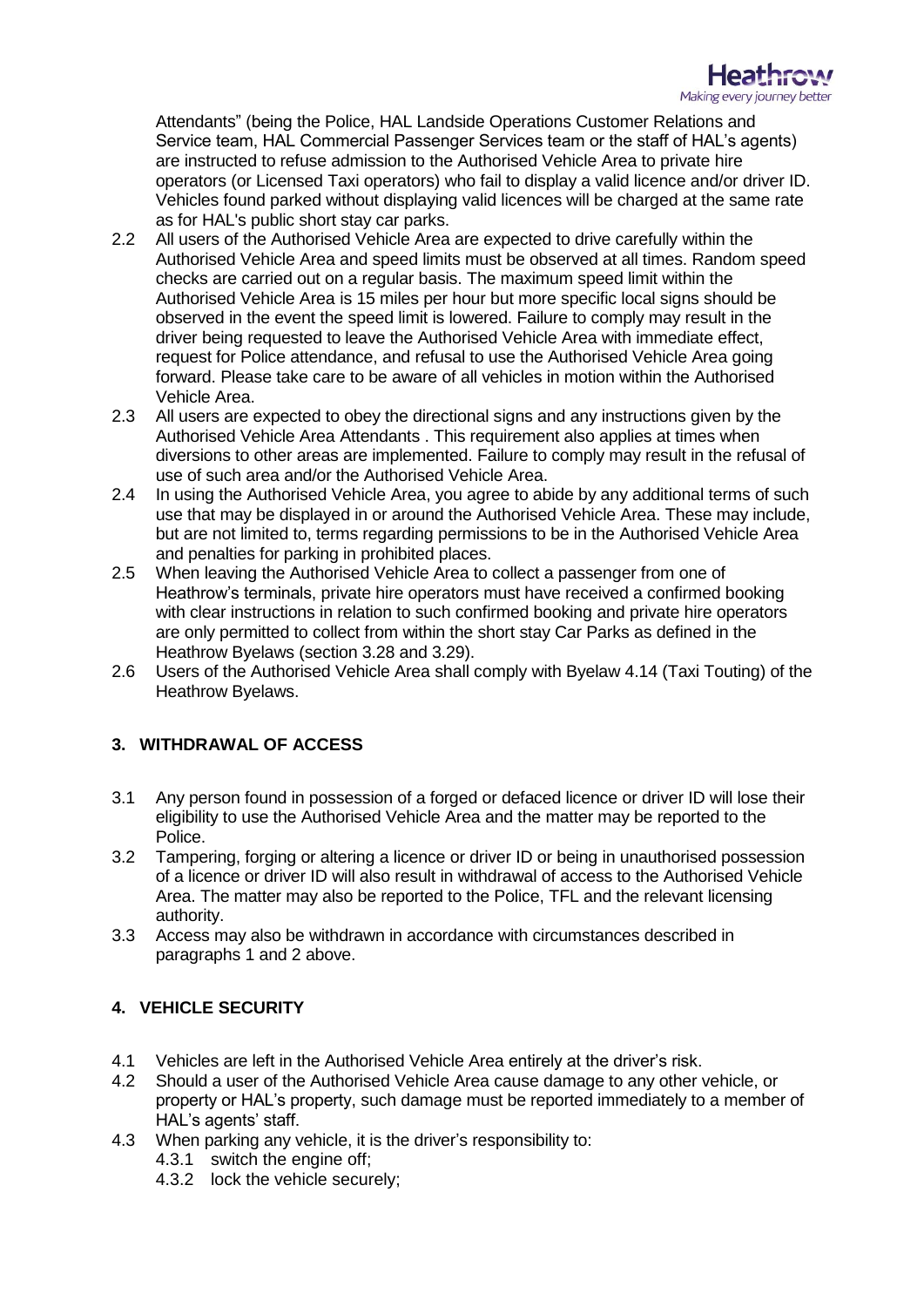

- 4.3.3 fully close all windows of the vehicle;
- 4.3.4 apply the handbrake properly;
- 4.3.5 engage any steering lock, alarm or immobiliser;
- 4.3.6 not leave any animal or person within the vehicle;
- 4.3.7 ensure that possessions are placed in a locked boot and are not on display.
- 4.4 The Airport cannot be held responsible for any loss or damage whatsoever occurring to your vehicle or possessions within it resulting from your failure to do these things. The Airport and its subcontractors do not accept any valuables or other articles for safe custody.

### **5. MOVING AND RELOCATION OF VEHICLES**

- 5.1 HAL, its servants or agents, reserve the right:
	- 5.1.1 Where the Authorised Vehicle Area has to be closed whether permanently or temporarily in whole or in part or has to be evacuated in cases of emergency or if a vehicle has remained in the Authorised Vehicle Area in excess of the time limit of parking referred to in these conditions, to remove any vehicle at any time to any car park on or near the Airport within the control of HAL.
	- 5.1.2 To the extent that it may be necessary to do so in the exercise of the rights conferred upon HAL under this condition, HAL, its servants or agents, shall have the right to drive or otherwise take the vehicle on the Airport roads or the public highway.
- 5.2 If the owner of a vehicle left in the Authorised Vehicle Area in excess of the time limit of parking referred to in these Terms & Conditions of Use does not respond to a written request to the registered keeper to remove the vehicle and pay any outstanding monies in accordance with paragraph 1 of these Terms and Conditions of Use, HAL or its servants or agents will at their discretion dispose of the vehicle, retaining any proceeds from the sale of such vehicle.

### **6. PROHIBITED ACTIVITIES**

- 6.1 No vehicle shall be towed into or around the facility and no work (other than permitted emergency work) or washing of vehicles by users or their agents shall be carried out in the Authorised Vehicle Area.
- 6.2 No activity in connection with the advertising, selling, hiring or other disposal of the vehicle or any article or service unless otherwise permitted by HAL shall be carried out in the Authorised Vehicle Area.
- 6.3 Any person knowingly abandoning a vehicle in the Authorised Vehicle Area may be charged up to the full daily rate for public short stay car parks, or part thereof, for such time as the vehicle has been left.
- 6.4 The following activities are strictly prohibited:
	- 6.4.1 forcing or attempting to force entry/exit into the Authorised Vehicle Area including "tailgating" (closely following the vehicle in front, in order to gain entry or exit without making payment or allowing for the visual inspection of the licence);
	- 6.4.2 offering violence/obstructing or otherwise molesting any member of HAL, its servants or agents. All incidents will be reported to the Police and future admittance may be refused at the discretion of HAL;
	- 6.4.3 abandoning, persons or animals in vehicles;
	- 6.4.4 misusing or damaging any part of the Authorised Vehicle Area;
	- 6.4.5 parking outside of a designated parking bays (appropriate to your vehicle) or otherwise as instructed by Authorised Vehicle Area staff;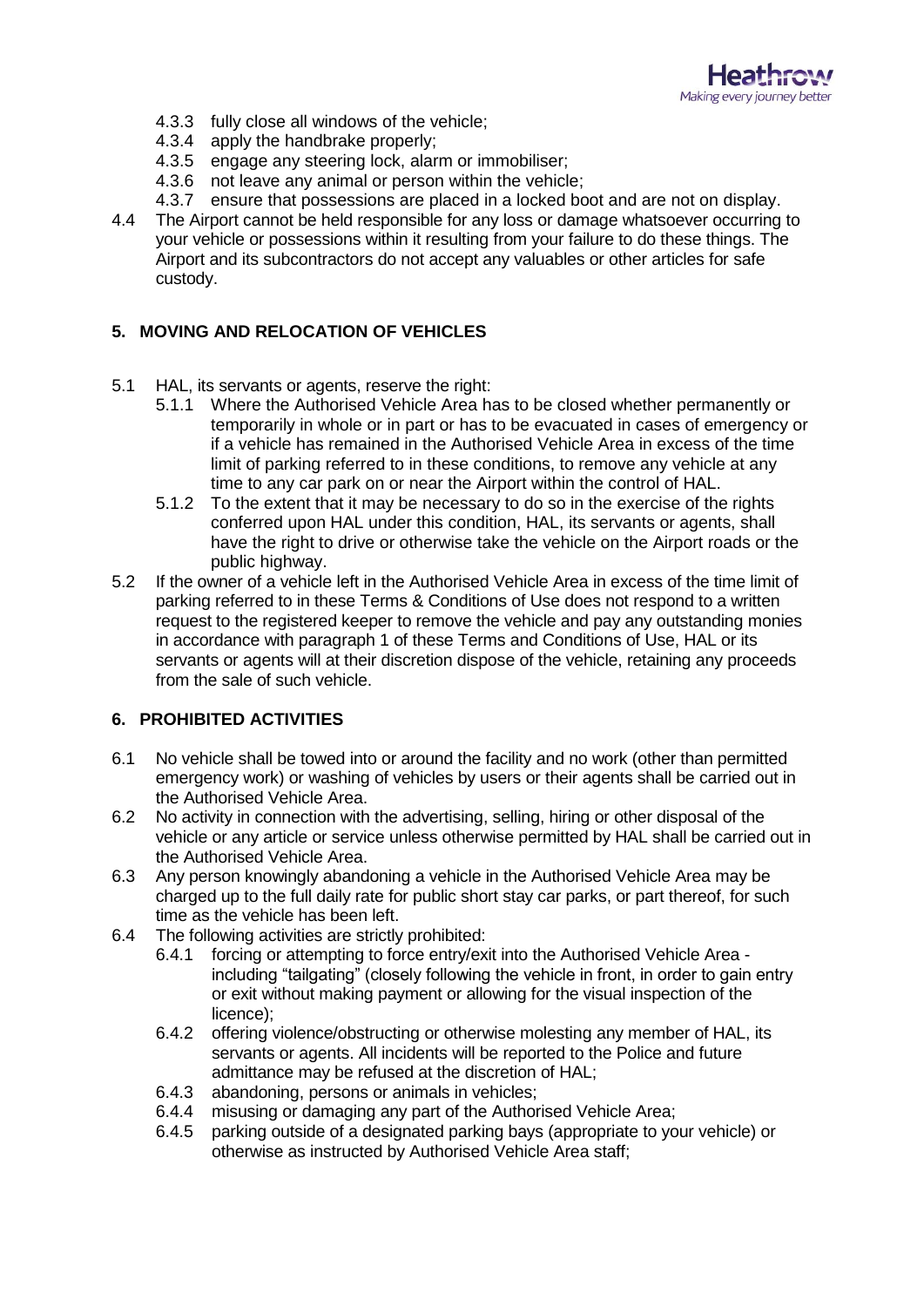

- 6.4.6 driving dangerously or too fast; making unnecessary noise or nuisance, including playing music in a way that annoys other users of the Authorised Vehicle Area;
- 6.4.7 filming or taking photographs;
- 6.4.8 cooking or lighting fires;
- 6.4.9 doing or attempting to do anything which is a criminal offence;
- 6.4.10 feeding of birds within the Authorised Vehicle Area;
- 6.4.11 leaving litter anywhere within the Authorised Vehicle Area other than the designated litter bins.
- 6.5 Failure to comply with points 6.1 to 6.4 (inclusive of 6.4.1 to 6.4.11) may result in access to the Authorised Vehicle Area being withdrawn.

# **7. LIABILITY FOR LOSS DAMAGE OR INJURY**

- 7.1 Neither HAL nor any servant or agents will accept liability in respect of any loss, destruction, damage or theft to, of, or from any vehicle in or entering or exiting the Authorised Vehicle Area unless the same is proved to be caused by the negligence of HAL or its employees or the dishonesty of its servants or agents.
- 7.2 Should your vehicle suffer damage whilst in the Authorised Vehicle Area or should you lose the vehicle or any of your possessions from the vehicle whilst it is in the Authorised Vehicle Area, you must:
	- 7.2.1 Immediately report the matter to a member of HAL's agent's staff, quoting the registration number(s) of the vehicle(s) concerned; and
	- 7.2.2 Immediately inform the Police and your insurance company.
- 7.3 HAL, its servants and agents will accept no liability in respect of death or personal injury sustained by users of the Authorised Vehicle Area and others except where the same is proved and to the extent that it is proved to be caused by the negligence of HAL or its employees.

# **8. OUR LIABILITY TO YOU**

- 8.1 HAL will act with reasonable skill and care when providing services to you.
- 8.2 Nothing in these Terms limits HAL's liability in the case of death or personal injury caused by the HAL's negligence, or in the case of fraud.
- 8.3 Without prejudice to Paragraph 8.2 above, HAL's liability to you for the provision of this Authorised Vehicle Area shall be limited to, in the aggregate, £50,000.
- 8.4 HAL does not accept liability for:
	- 8.4.1 any indirect or consequential loss; or
	- 8.4.2 any loss of profit, loss of enjoyment, loss of revenue, loss of data, or loss of earnings.

### **9. GENERAL**

- 9.1 These Terms and Conditions of Use, any agreement made between you and us in accordance with these Terms and Conditions of Use and any dispute or claim (including non-contractual disputes or claims) arising out of or in connection with these Terms and Conditions of Use, any agreement made between you and us in accordance with these Terms and Conditions of Use or your use of the Authorised Vehicle Area will be governed by and construed in accordance with the laws of England.
- 9.2 The Courts of England shall have exclusive jurisdiction to settle any dispute or claim (including non-contractual disputes or claims) arising out of or in connection with these Terms and Conditions of Use, any agreement made between you and us in accordance with these Terms and Conditions of Use (or its subject matter or formation) or your use of the Authorised Vehicle Area.
- 9.3 We reserve the right to change these Terms and Conditions of Use at any time.